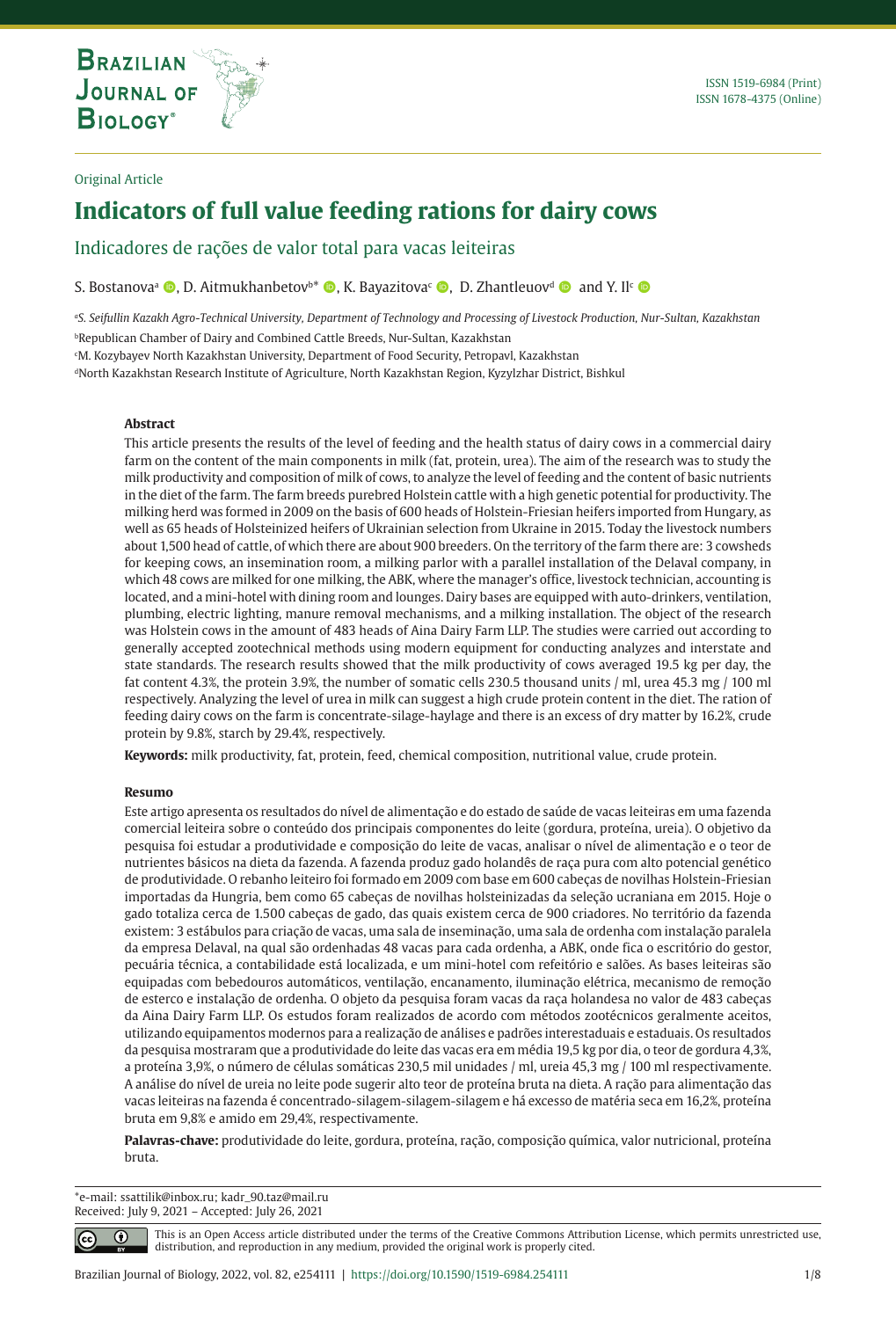## **1. Introduction**

High milk production of dairy cows with inadequate feeding levels is the cause of many animal diseases. For example, violations of protein metabolism may occur, which leads to a decrease in milk production, a deterioration in reproduction rates, and, as a consequence, to a short life of animals. To prevent such undesirable changes, it is necessary to use various indicators, the values of which can be used to promptly adjust the parameters of feeding and maintenance (Oltner and Wiktorsson, 1983; Roseler et al., 1993). As an indicator of the level of supply of rations for dairy cows in the practice of dairy laboratories in the USA, Canada, and others, the urea content is taken, which is normally accepted in the range of 15-30 mg /% (Sivkin et al., 2013; Baker et al., 1995). A high content of urea increases the risk of reproductive diseases, metritis, lameness, ketosis, and liver diseases (Bolgov et al., 2019).

Earlier, indicators of the chemical composition of milk in the practice of the dairy industry of the republic were not used to control the state of homeostasis and the usefulness of animal feeding rations. The use of indicators of the content of individual milk components as indicators of the level of protein, easily digestible carbohydrates, will prevent metabolic disorders in animals, avoid the loss of their productivity. Control of the urea content in milk allows, as the experience of the dairy laboratories of the USA, Germany and others shows, to rationally use protein feeds and premixes, thereby reducing the risks of both excess and lack of crude protein in the diet of animals.

Monitoring the indicators of the composition of milk from each cow of a dairy herd will allow to diagnose metabolic disorders in advance, to start preventive measures to eliminate deviations in advance.

The use of indicators of milk composition as an indicator is also of high practical importance in the diagnosis and prevention of metabolic disorders also because it is much easier to get milk from each cow than the same blood. Collecting milk samples is a fairly standard procedure, carried out on a monthly basis during control milking, while eliminating the stress risks inherent in collecting blood samples.

The protein and carbohydrate content of the diet determines the energy supply of dairy cows. Overfeeding with protein feed in order to replenish the lack of energy can significantly worsen the indicators of protein metabolism. On the one hand, this leads to an increase in the cost of the diet, since protein feed is the most expensive feed, on the other hand, an increase in protein in the diet leads to an increase in the production of ammonia, which has a toxic effect on the animal's body. Ammonia from the cicatricial contents enters the circulatory system of ruminants, enters the liver with the bloodstream, where it is neutralized to urea. Excess urea is excreted in the urine, partially returns with saliva to the gastrointestinal tract, where it further participates in protein metabolism, and partially enters other biological fluids, including milk, where its content can serve as an indicator of the protein level in the diet. This can be confirmed by many researchers who found that the concentration of urea in milk and blood significantly depends on the intake of protein in the diet (Sivkin et al.,

2013; Baker et al., 1995; Bolgov et al., 2019). In this connection, in countries with highly developed intensive dairy cattle breeding, attempts have been made for a long time to determine reference values for the content of urea in milk and blood of animals for use as indicators of the level of protein feeding. Thus, Roseler, DK et al. Believe that the normal level of urea in the blood is 15 mg / 100 ml with fluctuations from 8 to 25 mg / 100 ml, but the optimal concentration for the herd population, in their opinion, should be in the range of 12-17 mg / 100 ml (Hwang et al., 2000). Other researchers believe that the optimal level of urea in milk may be 10-14 mg / 100 ml (Carlsson and Pehrson, 1994; Moore and Verga, 1996).

As a result, it was decided that when the values of urea in milk and blood are below the normal level, it is necessary to increase the proportion of protein broken down in the rumen, in order to replenish the nitrogen requirements of the rumen microflora for protein synthesis. The liver converts excess ammonia into urea for excretion of excess nitrogen in the urine or return to the metabolism by transferring it into the bloodstream. This is the reason for the close relationship between milk urea and blood urea (Gustafsson, and Palmquist, 1993; Jonker et al., 2002). The urea content in milk is higher than the norm, indicating that the dairy herd is consuming an excessive amount of protein, and releases excess nitrogen into the environment, thereby causing its pollution (Broderick and Clayton, 1997). An increased level of urea, as was found in one of the works, can also reduce the reproductive performance of animals (Ferguson et al., 1993; Butler et al., 1996).

Recent studies have shown that a certain level of urea concentration can be caused by an excess of rumen degradable protein with normal metabolic energy consumption, and with a normal level of rumen degradable protein, but with insufficient metabolic energy (Bolgov et al., 2019). Accordingly, the authors put forward the assumption that it is impossible to use the content of urea as an indicator without taking into account the level of consumption of metabolic energy at the same time.

One of the researchers found that the protein content in milk can reflect the level of metabolic energy consumption by lactating cows and, in this regard, it was proposed to use it as an indicator of the supply of energy to rations (Coulon and Remond, 1991; Sato, 1998). It was revealed that the protein content had a linear dependence on the level of energy supply, regardless of the stage of lactation.

Further studies confirmed the possibility of using the protein and urea content in both blood and milk to monitor the supply of protein and energy in feed (Paulicks, 1992; Hwang et al., 2000). Researchers from the National Research Institute of Dairy Farming in India have confirmed the concept of using urea and milk protein as indicators already in a dairy farm on a herd of 264 dairy cows for a year (Dhali et al., 2008).

The fat and protein content of milk can also serve as reliable indicators of both feeding levels and animal health. A high fat content with a decrease in the level of protein in milk may indicate the onset of ketosis in the body of a dairy cow, especially in the early stages of lactation, when the level of feeding does not allow to meet the energy needs of animals necessary to ensure lactation of animals.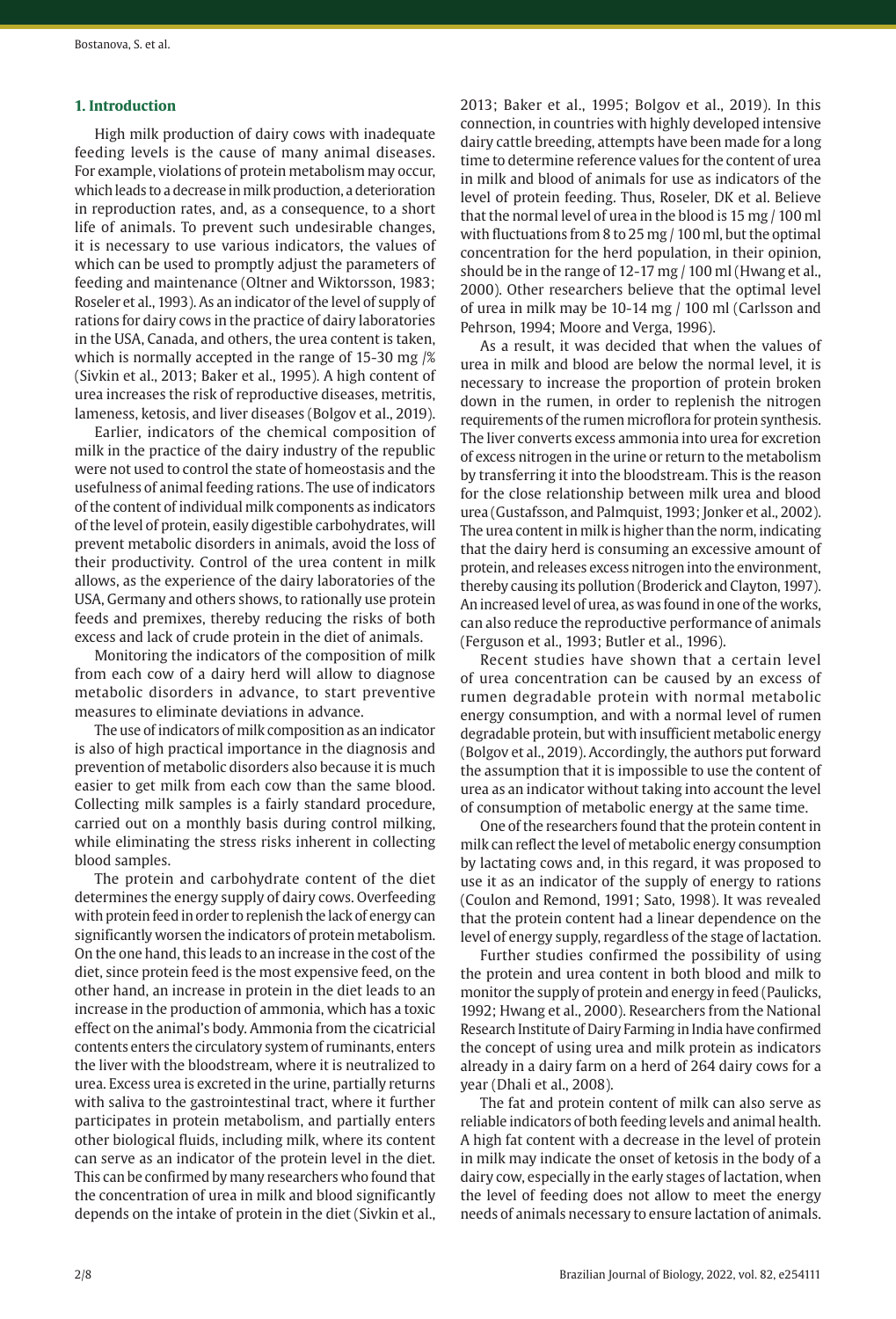In this case, animals are forced to use internal fat reserves to form milk fat (Zhang et al., 2012; Duffield, 2003).

In addition to the need for constant monitoring of milk urea and milk protein, many studies show the need for constant monitoring of the level of ketone bodies in milk as the main indicator of ketosis in the animal's body (Enjalbert et al., 2001; Baticz et al., 2002; Zarrin et al., 2014; Fomenko and Serova, 2013).

In the blood, urine and milk of high-yielding cows, ketone bodies can also accumulate, which are formed as a result of ketosis of various etiologies. So, when feeding ketogenic feed (poor quality silage, moldy feed), ketone bodies are formed during the metabolism of butyric acid in the feed.

At the moment, there are about 5 million head of breeding stock of cattle in the Republic of Kazakhstan, with the average level of productivity being 2500 kg. The average output of calves in the republic is from 46 to 78 heads per 100 heads of broodstock. These indicators indicate the problems of reproductive health on a national scale, and can lead to a complete loss of dairy cows and constant dependence on the supply of replacement animals from abroad. The reason for this decrease in the calf yield can be of various kinds, ranging from an imbalance in feed, a low level of livestock management, non-observance of artificial insemination techniques, diseases of the reproductive system and an unsatisfactory state of animal health in general. But the main problems lie in the feeding technology. An imbalance in diets for basic nutrients, an excess of protein in concentrate diets, and poor quality of basic forage entail significant disturbances in the metabolism of animals and lead to early culling of animals.

Monitoring the level of feeding and the state of metabolism will significantly save funds for the treatment of clinical diseases, preserve reproductive indicators, improve the reproduction of young animals, reduce the level of lost products and extend the terms of economic use of animals.

The research results presented in this work were carried out within the framework of grant financing of the program of the Ministry of Education and Science of the Republic of Kazakhstan under the budget program 217 "Development of Science", subprogram 102 "Grant financing of scientific research", according to the priority "Sustainable development of the agro-industrial complex and safety of agricultural products" under the project AR08956241 "Indicators of the usefulness of rations for feeding dairy cows"

The aim of the research was to study the level of milk production, the composition of milk of cows, feeding and the content of basic nutrients in the diets of the basic farm.

In the course of the research, the set goal was achieved, and the results are presented in this article.

## **2. Material and Methods**

The research was carried out in LLP "Dairy farm" Aina "located in the Kenesarinsky rural district, Burabaysky district, Akmola region, 30 kilometers north of Shchuchinsk in 2020.

The farm breeds purebred Holstein cattle with a high genetic potential for productivity. The milking herd was formed in 2009 on the basis of 600 heads of Holstein-Friesian heifers imported from Hungary, as well as 65 heads of Holsteinized heifers of Ukrainian selection from Ukraine in 2015. Today the livestock numbers about 1,500 head of cattle, of which there are about 900 breeders. On the territory of the farm there are: 3 cowsheds for keeping cows, an insemination room, a milking parlor with a parallel installation of the Delaval company, in which 48 cows are milked for one milking, the ABK, where the manager's office, livestock technician, accounting is located, and a mini-hotel with dining room and lounges. Dairy bases are equipped with auto-drinkers, ventilation, plumbing, electric lighting, manure removal mechanisms, and a milking installation. The structure of the herd in Aina Dairy Farm LLP is presented in Table 1.

According to Table 1, it can be seen that in the structure of the herd of Aina Dairy Farm LLP, the proportion of the broodstock is 60%, the young stock is 34%, and the fattening group is 6%.

Sampling of feed was carried out in accordance with the requirements of GOST 27262-87 (1987). Sample preparation for analysis was carried out in accordance with GOST ISO 6498-2014 (2014).

Determination of dry matter was carried out by a two-stage determination method according to GOST 31640-2012 (2012). Feeds. Methods for determination of dry matter content.

Studies of the chemical composition of feed were carried out using an NIRSDS-2500 infrared analyzer manufactured by FOSS Analytical (Denmark). Indicators of the content of nitrogen-free extractives (NFE), Exchange energy and feed units were carried out by calculation method.

The content of nitrogen-free extractives was calculated by the Formula 1:

$$
NFE = 1000 - (CP + CF + CCF + CRA)
$$
\n<sup>(1)</sup>

NFE - the content of nitrogen-free extractive substances, g per 1 kg;

CP - is the content of crude protein, g in 1 kg of dry matter; СF - content of crude fat, g in 1 kg of dry matter;

CCF - content of crude fiber, g in 1 kg of dry matter;

СRA - the content of raw ash, g in 1 kg of dry matter.

The calculation of the content of exchangeable energy (EE) in roughage (hay, hay cutting, haylage, straw, silage up to 50% moisture, and other roughage) was determined

| <b>Table 1.</b> The structure of the herd in LLP "Dairy farm" Aina". |  |
|----------------------------------------------------------------------|--|
|----------------------------------------------------------------------|--|

| <b>Breed</b> | Livestock | Womb | Young animals | fattening |
|--------------|-----------|------|---------------|-----------|
| Holstein     | 1502      | 902  | 510           | 90        |
| 6            | 100       | 60   | 34            |           |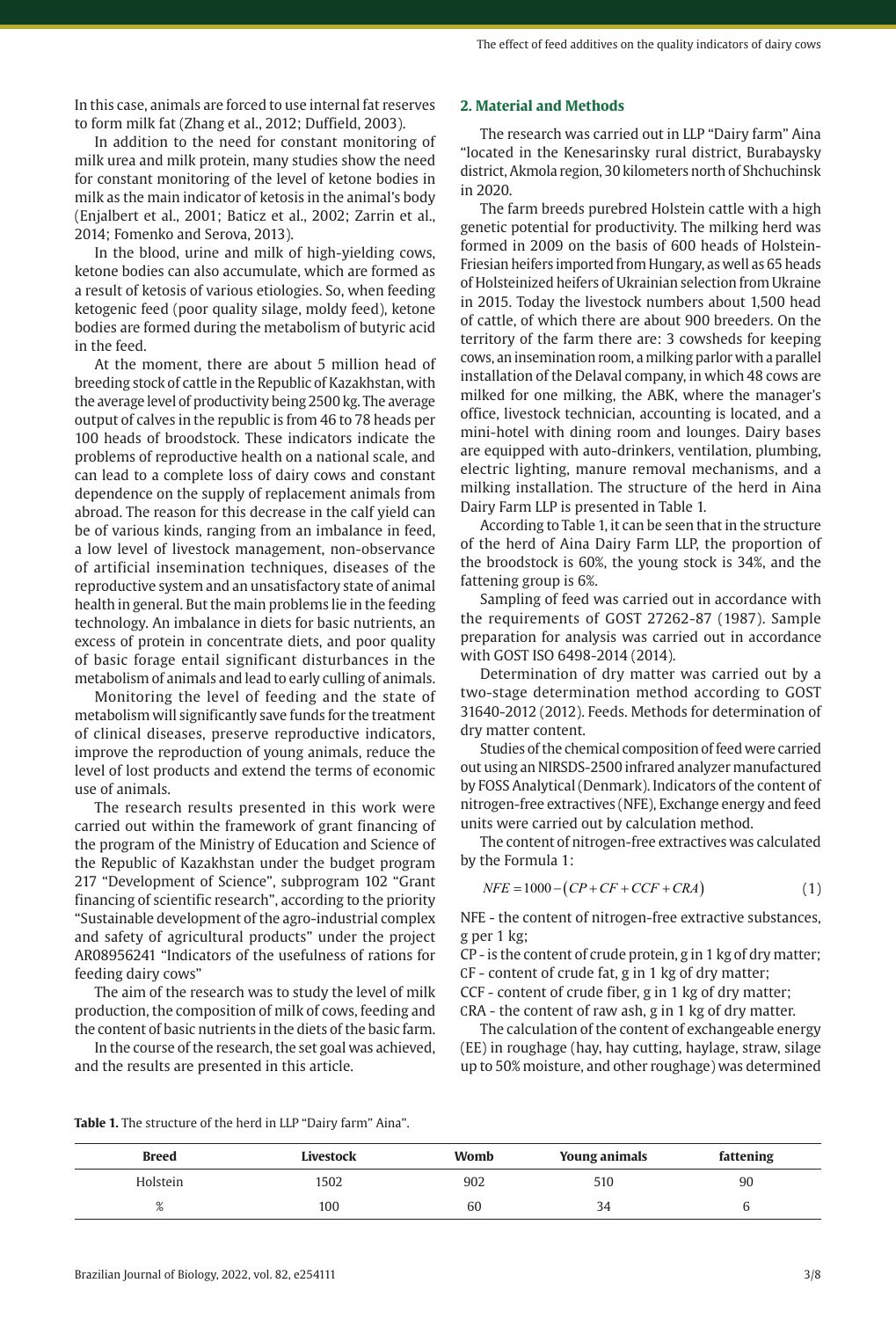by the Formula 2 developed by the All-Union Scientific Research Institute of Animal Husbandry:

## *EE = 0.0212\*CP+0.020486\*CF+0.00159\*CCF+0.0105\*NFE* (2)

NFE - the content of nitrogen-free extractive substances, g per 1 kg;

CP - is the content of crude protein, g in 1 kg of dry matter; СF - content of crude fat, g in 1 kg of dry matter;

CCF - content of crude fiber, g in 1 kg of dry matter;

The calculation of the content of metabolizable energy in succulent feed (root crops, high moisture silage) was determined by the Formula 3:

#### *EE = 0.0151\*CP+0.01378\*CF+0.00328\*CCF+0.01265\*NFE* (3)

The calculation of the content of metabolizable energy in concentrated feed (grain of cereals and legumes, turf, flour) was determined by the Formula 4:

*EE = 0.02085\*CP + 0.01715\*CF – 0.001865\*CCF + 0.01226\*NFE* (4)

The calculation of the content of exchangeable energy in the technical waste of the processing industry (oilcakes, meal, grains, grains, dry root crops, bran, etc.) was determined according to GOST R 53900-2010 (2010) according to the Formula 5:

#### EE = 0.02157\*CP+0.01667\*CF-0.003772\*CCF+0.01074\*NFE(5)

Milk sampling was carried out in accordance with the requirements of ST RK ISO 707-2011 (2011, ISO 707: 2008, IDT) Milk and dairy products. Sampling Guide.

The study of the chemical composition of milk was carried out in the laboratory.

Testing center LLP "Kazakh Research Institute of Livestock and Forage Production" on the CombiFossFT + milk analyzer manufactured by FOSS Analytical (Denmark) in accordance with GOST 32255-2013 (2013).

When carrying out work on the analysis of the chemical composition of milk, the chemical composition and nutritional value of feed, the corresponding interstate and state standards were used.

# **3. Results and Discussion**

Milk productivity and milk composition were determined in the dairy farm on the basis of monthly control milking data, where milk samples were taken from 483 dairy cows. The results of chemical analysis and daily milk yield are shown in Table 2.

According to Table 2, it can be seen that the indicators of milk productivity of the dairy herd of LLP "Dairy farm" Aina "are characteristic of the Holstein breed standard. The management of the herd, judging by the content of fat and protein, their ratio and the content of somatic cells, is carried out at a fairly high level. However, a high urea content in milk can signal a high crude protein content in the diet. Table 3 shows the analysis of the ratio of fat and protein in the milk of dairy cows of the basic farm.

Based on the experience of the dairy laboratories in the USA and Canada, it can be said that the overall health of the herd is within the normal range. However, the ranking of the herd according to this indicator shows a tendency for this ratio to shift towards less than 1.1: 1, which often occurs with a diet rich in energy and poor structure (concentrate type of feeding). In this case, it is necessary to correctly distribute the compound feed in accordance with the productivity.

When interpreting the ratio of fat to protein in the first third of lactation, one should take into account that both the threat of ketosis (with a high rate) (Duffield, 2000) and the threat of rumen acidosis (with a low rate) (Kleen et al., 2003) are possible.

The risks of acidosis are also confirmed by the data in Table 4 - all dairy cattle of the basic farm have urea in milk above the threshold value determined at 30 mg / 100 ml (Gustafsson and Palmquist, 1993), according to the adopted standard in Western Europe, North America and etc. This picture is due to a greater extent to the concentrate type of feeding, and, accordingly, the high content of crude protein in the diet of dairy cows.

An important indicator of the health of the udder of lactating animals is the content of somatic cells in milk, the counting results of which are shown in Table 5.

According to the table, it can be generally said that the situation in the dairy herd of Aina Dairy Farm LLP in terms of the incidence of mastitis is generally favorable: the share of conventionally healthy animals in general exceeds 95%, the number of subclinically sick animals is about 2.5%, clinically sick - 1.7%. The average content of somatic cells in the milk of a dairy herd is 230.5 cells per milliliter.

According to the data of daily milk yield and the content of the main components of milk, a correlation analysis was carried out, the results of which are shown in Table 6.

As can be seen from the data in the table, a generally accepted picture is observed in the dairy herd of Aina Dairy Farm LLP: there is a weak negative relationship at the level of - 0.1 between the level of milk yield and the content of protein and fat in milk, and there is a slight positive relationship between butterfat and milk protein.

**Table 2.** The chemical composition of milk and the content of somatic cells in the milk of dairy cows LLP "Dairy farm" Aina".

| <b>Indicator</b> | Daily milk yield,<br>kg / head | Fat% | Protein% | fat / protein | The number of<br>somatic cells,<br>thousand units / ml | Urea,<br>Mg / 100<br>ml |
|------------------|--------------------------------|------|----------|---------------|--------------------------------------------------------|-------------------------|
| Average          | 19.5                           | 4.3  | 3.9      | 1.1           | 230.5                                                  | 45.3                    |
| Maximum          | 44.8                           | 6.0  | 5.0      | 1.9           | 2422.0                                                 | 61.6                    |
| Minimum          | 3.1                            | 2.6  | 3.0      | 0.6           | 11.0                                                   | 31.8                    |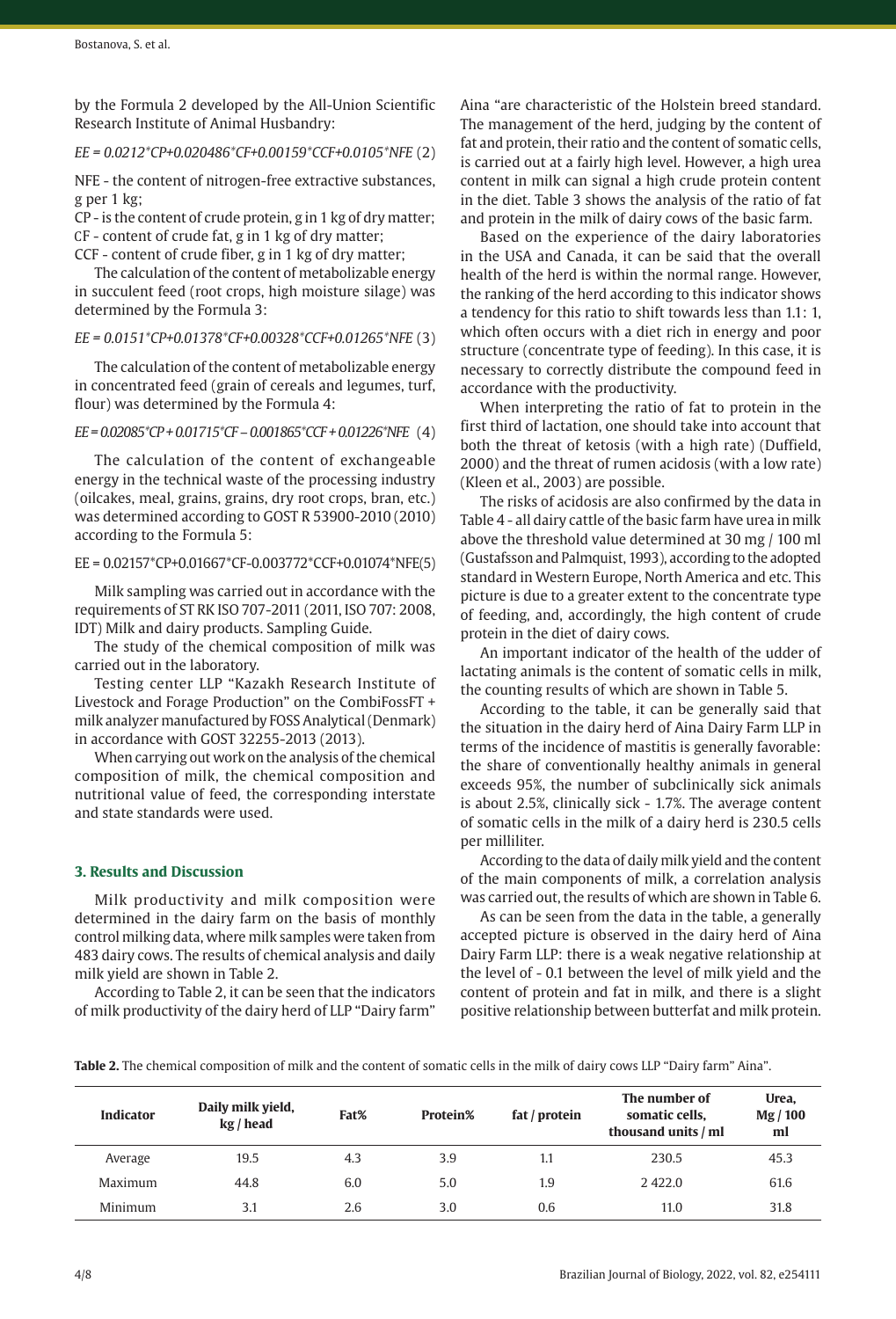| basic farm.   |                   |                         |
|---------------|-------------------|-------------------------|
| fat / protein | Number of cows in | As a percentage         |
|               | tha annual mainth | $\epsilon$ livesteels W |

**Table 3.** Ratios of fat and protein in milk of dairy cows of the

| fat / protein | the current month | of livestock,% |  |  |
|---------------|-------------------|----------------|--|--|
| 1.5 and more  | 37                | 7.7            |  |  |
| $1,1 - 1,5$   | 210.00            | 43.5           |  |  |
| Less than 1.1 | 236               | 48.9           |  |  |
| Total         | 483               | 100            |  |  |

**Table 4.** The content of urea in milk of a dairy herd.

| Urea content in    | Number of cows in | As a percentage |
|--------------------|-------------------|-----------------|
| milk,<br>mg/100 ml | the current month | of livestock,%  |
| 30 and more        | 483               | 100.0           |
| $15 - 30$          | U                 | 0.0             |
| Less than 15       | U                 | 0.0             |
| Total              | 483               | 100             |

**Table 5.** Analysis of the number of somatic cells in the milk of dairy cows LLP "Dairy farm" Aina".

| The number of<br>somatic cells.<br>thousand / ml | Number of cows<br>in the current<br>month | As a<br>percentage of<br>livestock.% |  |  |
|--------------------------------------------------|-------------------------------------------|--------------------------------------|--|--|
| $0 - 200$                                        | 300                                       | 62.1                                 |  |  |
| 200-500                                          | 163.00                                    | 33.7                                 |  |  |
| 501-1000                                         | 12.00                                     | 2.5                                  |  |  |
| 1001 and more                                    | 8                                         | 1.7                                  |  |  |
| Total                                            | 483                                       | 100                                  |  |  |

**Table 6.** The relationship between the daily milk yield and the content of the main components of milk.

| <b>Indicator</b>                            | <b>Daily</b><br>milk<br>vield,<br>kg |         | Protein,% | Urea.<br>mg/<br>100 <sub>g</sub> |
|---------------------------------------------|--------------------------------------|---------|-----------|----------------------------------|
| Daily milk<br>vield, kg                     | $+1$                                 |         |           |                                  |
| Fat.%                                       | $-0.1$                               | $+1.0$  |           |                                  |
| Protein,%                                   | $-0.1$                               | $+0.05$ | $+1.0$    |                                  |
| $-0.002$<br>Urea, $mg/$<br>100 <sub>g</sub> |                                      | $+0.04$ | $+0.1$    | $+1.0$                           |

There is practically no connection between the urea content and the milk yield (- 0.002), which gives reason to believe that the supply of raw protein and metabolic energy in the diets is more influenced by the content of urea in milk.

The analysis of individual milk samples taken from the dairy herd of Aina Dairy Farm LLP shows that the content of the main components of milk is within the physiological norm. However, ranking the flock by fat / protein ratio tends to bias this ratio towards less than 1.1: 1, which often occurs with a diet rich in energy and poor structure (concentrate feeding). A fat / protein ratio of less than 1 may indicate a threat of rumen acidosis (if the value is low).

To normalize the feeding of a dairy herd, it is necessary to increase the proportion of coarse and succulent feed in the diet and to improve the quality of the main feed silage and haylage, by observing the technology of laying raw materials in trenches, the timing of harvesting green mass, using the appropriate varieties and hybrids capable of growing in a short growing season. period.

For the full realization of the genetic potential of livestock dairy productivity, it is necessary, first of all, to have a complete balanced feeding. Highly productive animals need quality feeding, otherwise they will not be able to give the amount of milk that can be obtained from them. Therefore, the problem of feeding dairy cattle in dairy farms is one of the most urgent (Khokhrin, 2003). The farm is fully self-sufficient in feed, but part of the feed, primarily premixes and concentrated protein feeds such as soybean and rapeseed meal are purchased. Zootechnical analysis of the chemical composition and nutritional value of the feed was carried out according to the classical Veende scheme. The results of the study of the chemical composition and nutritional value of the main forages of LLP "Dairy farm" Aina "are shown in Table 7.

Table 8 shows the ration for feeding dairy cows at the 2nd stage of lactation with a live weight of 640 kg, an average daily milk yield of 25 kg, a milk fat content of 3.8%. The rationing of the diet for the content of nutrients and nutritional value was carried out according to the norms and rations for feeding farm animals (Kalashnikov et al., 2003).

The study of rations for feeding dairy cows LLP "Dairy farm" Aina "showed that concentrate-silage-haylage type of feeding is used. The diet basically meets all of the animal's nutritional and energy needs.

As can be seen from the data in Table 8, the ration contains an excess of dry matter by 16.2%, crude protein by 9.8%, and starch by 29.4%. Conversely, the sugar content is deficient: -72.9%. Thus, it can be noted that the feeding ration on the farm is typical for the majority of dairy farms in our republic with a predominance of concentrated feed in terms of nutritional value (about 50%). To balance this type of ration, it is necessary to improve the quality of the main feed, namely silage and haylage. Silage quality remains poor. For the future, it is necessary to recommend the farm to harvest higher quality silage, with a dry matter content of at least 40%.

In dairy cattle breeding, a clear organization of systematic control of the level of milk production, the completeness of feeding, the state of metabolism in the body of animals and the quality of products is necessary.

Control of the usefulness of the rations is carried out by zootechnical and veterinary-biochemical methods. The main methods of control over the completeness of animal feeding are: analysis of the quality of feed, balance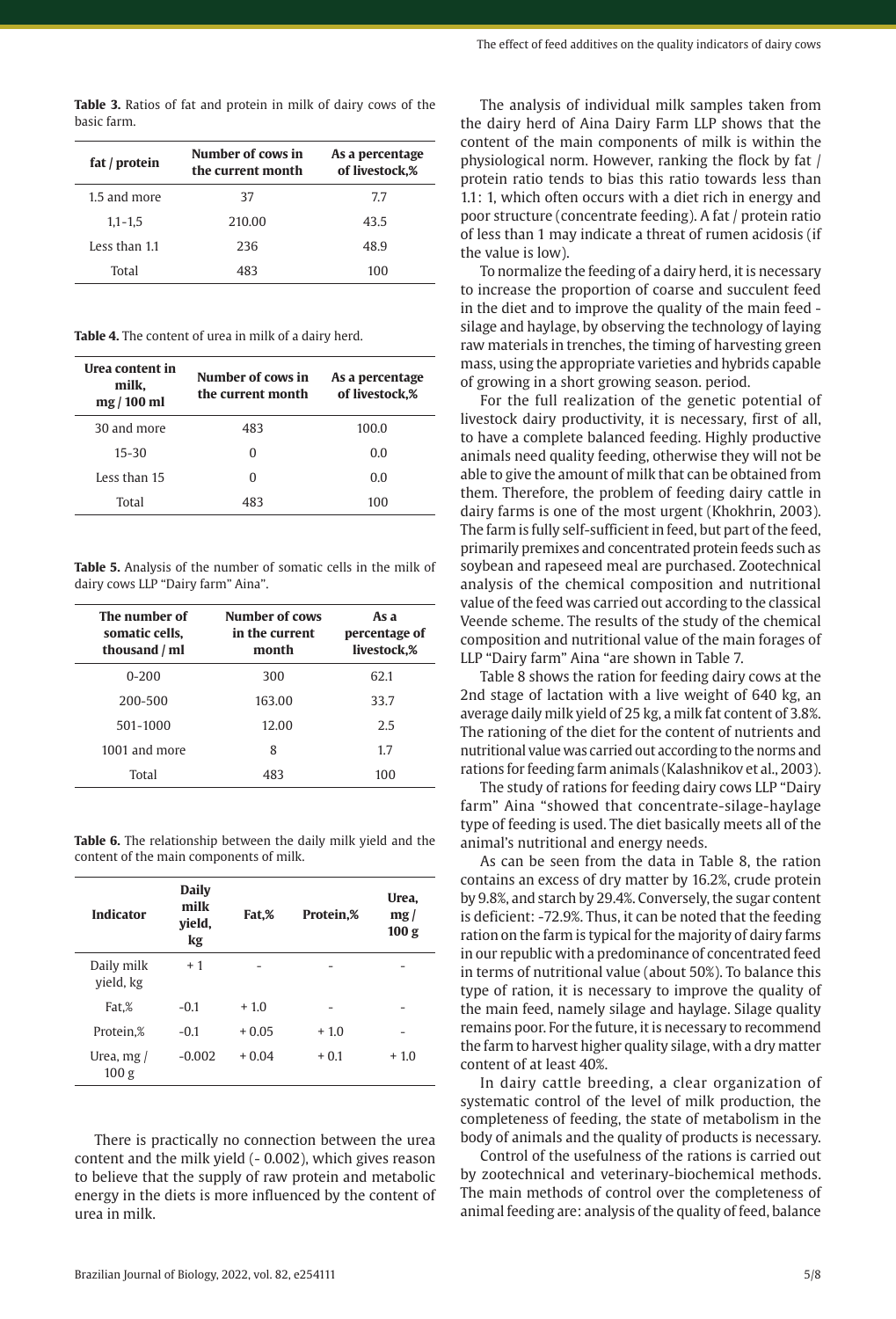| <b>Table 7.</b> Chemical composition and nutritional value of basic feeds per 1 kg of dry matter. |  |
|---------------------------------------------------------------------------------------------------|--|
|---------------------------------------------------------------------------------------------------|--|

| Name of<br>feed | Dry<br>matter.% | Crude<br>protein,<br>g | Crude<br>fat, g | Crude<br>fiber, g | Crude<br>ash, g | Starch.<br>g | NFE,g  | <b>Feed units</b> | <b>Metabolic</b><br>energy<br>of cattle.<br><b>Megajoule</b><br>$(MJ)$ / kg dry<br>matter (DM) |
|-----------------|-----------------|------------------------|-----------------|-------------------|-----------------|--------------|--------|-------------------|------------------------------------------------------------------------------------------------|
| Wheat           | 79.74           | 125.20                 | 22.33           | 28.31             | 17.54           | 436.76       | 604.07 | 1.11              | 10.45                                                                                          |
| Silage          | 37.69           | 31.66                  | 15.83           | 137.07            | 28.72           | 12.59        | 163.60 | 0.09              | 2.00                                                                                           |
| Haylage         | 42.05           | 34.90                  | 20.18           | 151.34            | 33.72           | 38.77        | 180.35 | 0.18              | 3.09                                                                                           |
| Hay             | 88.66           | 61.17                  | 23.94           | 285.74            | 70.66           | 27.48        | 445.06 | 0.44              | 6.91                                                                                           |
| Barda dry       | 90.47           | 301.25                 | 34.38           | 114.71            | 45.41           | 124.30       | 408.91 | 1.31              | 12.10                                                                                          |
| Soybean<br>meal | 85.18           | 347.54                 | 0.00            | 61.59             | 62.27           | 2.56         | 380.43 | 1.38              | 12.03                                                                                          |

**Table 8.** Diet for feeding dairy cows with a live weight of 600 kg and a productivity of 25 kg of milk per day, milk fat content 3.8%.

| Name of feed                         | <b>Daily</b><br>rate, kg | Dry<br>matter,<br>kg | Crude<br>protein, g | Crude<br>fat, g | Crude<br>fiber, g | Crude<br>ash, g | Starch,<br>g | Sugar, g | NFE,g   | Feed<br>units | <b>Metabolic</b><br>energy<br>of cattle,<br>Megajoule (MJ)<br>/ kg dry matter<br><b>DM</b> |
|--------------------------------------|--------------------------|----------------------|---------------------|-----------------|-------------------|-----------------|--------------|----------|---------|---------------|--------------------------------------------------------------------------------------------|
| Grain mixture<br>(wheat +<br>barley) | 7.00                     | 4.3                  | 676.1               | 120.6           | 152.9             | 94.7            | 2358.5       | 108.0    | 3262.0  | 6.0           | 56.4                                                                                       |
| Soybean meal                         | 2.60                     | 2.2                  | 903.6               | 0.0             | 160.1             | 161.9           | 6.6          | 126.4    | 989.1   | 3.6           | 31.3                                                                                       |
| Haylage                              | 16.00                    | 6.7                  | 558.4               | 322.9           | 2421.4            | 539.6           | 620.3        | 136.0    | 2877.6  | 3.3           | 52.5                                                                                       |
| Silage                               | 16.00                    | 5.9                  | 506.5               | 253.3           | 2193.2            | 459.5           | 201.4        | 96.0     | 2507.6  | 3.4           | 50.1                                                                                       |
| Hay                                  | 2.00                     | 1.8                  | 122.3               | 47.9            | 571.5             | 141.3           | 55.0         | 18.0     | 890.1   | 0.9           | 13.8                                                                                       |
| Barda dry                            | 2.00                     | 1.8                  | 602.5               | 68.8            | 229.4             | 90.8            | 248.6        | 0.0      | 817.8   | 2.6           | 24.2                                                                                       |
| Total in the<br>diet                 | 45.60                    | 22.7                 | 3369.5              | 3.4             | 5728.5            | 1487.9          | 3490.5       | 484.4    | 11344.2 | 19.8          | 228.3                                                                                      |
| norm                                 |                          | 19.6                 | 3069.1              |                 | 3985.0            |                 | 2696.7       | 1785.4   |         | 20.3          | 230.6                                                                                      |
| Deviation<br>from the<br>norm,%      |                          | $+16.2$              | $+9.8$              |                 | $+43.8$           |                 | $+29.4$      | $-72.9$  |         | $-2.3$        | $-1.0$                                                                                     |

of diets, the state of metabolism; study of body responses, biochemical parameters of blood, urine, milk, etc.

Aina Dairy Farm LLP, where the research was carried out, has a sufficient amount of natural forage lands to comply with the technological conditions for feeding and keeping highly productive cows.

In the dairy herd of Aina Dairy Farm LLP, a generally accepted picture is observed: between the level of milk yield and the content of protein and fat in milk, there is a weak negative relationship at the level of - 0.1, and there is a slight positive relationship between fat and milk content.

There is practically no connection between the urea content and the milk yield (- 0.002), which gives reason to believe that the supply of raw protein and metabolic

energy in the diets is more influenced by the content of urea in milk.

The analysis of individual milk samples taken from the dairy herd of Aina Dairy Farm LLP shows that the content of the main components of milk is within the physiological norm. However, ranking the flock by fat / protein ratio tends to bias this ratio towards less than 1.1: 1, which often occurs with a diet rich in energy and poor structure (concentrate feeding). A fat / protein ratio of less than 1 may indicate a threat of rumen acidosis (if the value is low). Risks of acidosis are also supported by the data in Table 5 - the urea content in milk is above the threshold defined at 30 mg / 100 ml, and is caused by the high content of crude protein in the diet of dairy cows.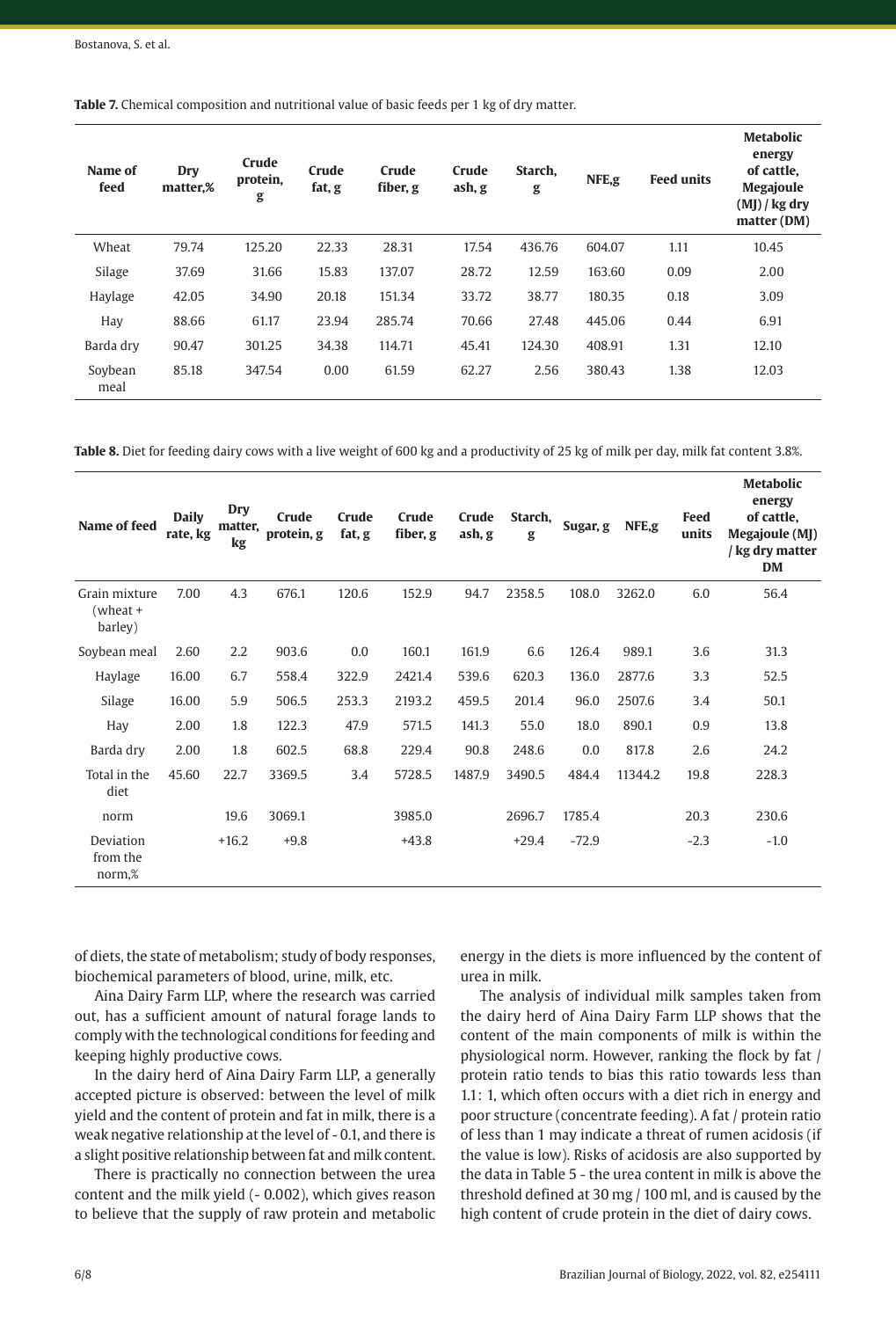Research by (Filinskaya and Kevorkyan, 2018) to control the nutritional value of highly productive cows, carried out on a Holstein breed with a daily milk yield of 46 kg at OOO Plemzavod Rodina, showed that the content of crude protein was 18.66%, the energy concentration was 11.6 MJ, which is close to normal, the total amount of fiber in the analyzed ration of the farm is below the norm (is 13.34%) and the content of NDK, FDC in the dry matter of the ration does not exceed the recommended values. Nevertheless, thanks to the organization of full-fledged feeding of cows, a regular comprehensive assessment of

the efficiency of feed intake and digestibility, along with other organizational solutions, the Rodina breeding plant LLC achieved high indicators of cow productivity (average annual milk yield per cow in 2017 - 12,216 kg). Similar studies were obtained by (Papusha, 2018)

carried out on black-and-white cows of the brood herd of Viktorovskoye LLP, Kostanay region, to study urea in milk as an indicator of the usefulness of feeding cows. The results of the work showed that 44.1% of cows in the studied herd are unproductively using feed protein, protein conversion is inefficient, which leads to overconsumption of concentrated feed, a decrease in the level of urea in milk (below 15 mg /%) leads to a decrease in reproductive functions and productivity of cows per 1085.7 kg of milk, or 17.4% of the average productivity of the herd, firstheifers and cows that are 6 months of lactation, in which an increased content of urea in milk (more than 30 mg /%) is detected, it is necessary to adjust the diet and provide a balanced diet.

In further studies, it is necessary to establish the influence of different levels of crude protein on the content of urea in milk, to establish the optimal parameters of urea in milk and crude protein in feeding rations.

# **4. Conclusions**

- 1. The analysis of individual milk samples taken from the dairy herd of Aina Dairy Farm LLP shows that the content of the main components of milk is within the physiological norm. However, ranking the flock by fat / protein ratio tends to bias this ratio towards less than 1.1: 1, which often occurs with a diet rich in energy and poor structure (concentrate feeding). A fat / protein ratio of less than 1 may indicate a threat of rumen acidosis (if the value is low);
- 2. The study of the rations of feeding dairy cows LLP "Dairy farm" Aina "showed that the concentrate-silage-haylage type of feeding is used. The diet basically meets all of the animal's nutritional and energy needs;
- 3. The ration contains an excess of dry matter by 16.2%, crude protein by 9.8%, starch by 29.4.1%. The sugar content, on the contrary, is in short supply: -72.9%, the feeding ration on the farm is typical for the majority of dairy farms in our republic with a predominance of concentrated feed in terms of nutritional value (about 50%);
- 4. To normalize the feeding of a dairy herd, it is necessary to increase the proportion of coarse and succulent feed in the diet and to improve the quality of the main feed

- silage and haylage, by observing the technology of laying raw materials in trenches, the timing of harvesting green mass, using the appropriate varieties and hybrids capable of growing in a short the growing season;

5. The use of milk indicators as indicators of the completeness of feeding is quite justified, since already at the initial stage of research, the influence of the level of crude protein on the content of urea in milk was established, as well as a shift in the fat / protein ratio of less than 1.1: 1 with a high proportion of concentrated feed in diet.

#### **Acknowledgements**

The research results presented in this work were carried out within the framework of grant financing of the program of the Ministry of Education and Science of the Republic of Kazakhstan under the budget program 217 "Development of Science", subprogram 102 "Grant financing of scientific research", according to the priority "Sustainable development of the agro-industrial complex and safety of agricultural products" under the project AR08956241 "Indicators of the usefulness of rations for feeding dairy cows".

#### **References**

- BAKER, L.D., FERGUSON, J.D. and CHALUPA, W., 1995. Responses in urea and true protein of milk to different protein feeding schemes for dairy cows. *Journal of Dairy Science*, vol. 78, no. 11, pp. 2424-2434. [http://dx.doi.org/10.3168/jds.S0022-](https://doi.org/10.3168/jds.S0022-0302(95)76871-0) [0302\(95\)76871-0.](https://doi.org/10.3168/jds.S0022-0302(95)76871-0) [PMid:8747334.](https://www.ncbi.nlm.nih.gov/entrez/query.fcgi?cmd=Retrieve&db=PubMed&list_uids=8747334&dopt=Abstract)
- BATICZ, O., TÖMÖSKÖZI, S. and VIDA, L., 2002. Concentrations of citrate and ketone bodies in cow's raw milk. *Periodica Polytechnica Chemical Engineering*, vol. 46, no. 1, pp. 93-104.
- BOLGOV, A.E., KOMLYK, I.P. and GRISHINA, N.V., 2019. Variability and relationship of food and indicator indicators of milk of Ayrshire cows. *Izvestiya SPbGAU*, vol. 1, no. 54, pp. 115-122.
- BRODERICK, G.A. and CLAYTON, M.C., 1997. A statistical evaluation of animal and nutritional factors influencing concentrations of milk urea nitrogen. *Journal of Dairy Science*, vol. 80, no. 11, pp. 2424-2434. [http://dx.doi.org/10.3168/jds.S0022-](https://doi.org/10.3168/jds.S0022-0302(97)76262-3) [0302\(97\)76262-3](https://doi.org/10.3168/jds.S0022-0302(97)76262-3)[. PMid:9406089.](https://www.ncbi.nlm.nih.gov/entrez/query.fcgi?cmd=Retrieve&db=PubMed&list_uids=9406089&dopt=Abstract)
- BUTLER, W.R., CALAMAN, J.J. and BEAM, S.W., 1996. Plasma and milk urea nitrogen in relation to pregnancy rate in lactating dairy cattle. *Journal of Animal Science*, vol. 74, no. 4, pp. 858- 865. [http://dx.doi.org/10.2527/1996.744858x](https://doi.org/10.2527/1996.744858x). [PMid:8728008.](https://www.ncbi.nlm.nih.gov/entrez/query.fcgi?cmd=Retrieve&db=PubMed&list_uids=8728008&dopt=Abstract)
- CARLSSON, J. and PEHRSON, B., 1994. The influence of dietary balance between energy and protein on milk urea concentration. Experimental trials assessed by two different protein evaluation systems. *Acta Veterinaria Scandinavica*, vol. 35, no. 2, pp. 193- 205. [http://dx.doi.org/10.1186/BF03548347.](https://doi.org/10.1186/BF03548347) [PMid:7942385.](https://www.ncbi.nlm.nih.gov/entrez/query.fcgi?cmd=Retrieve&db=PubMed&list_uids=7942385&dopt=Abstract)
- COULON, J.B. and REMOND, B., 1991. Variations in milk output and milk protein content in response to the level of energy supply to the dairy cows: a review. *Livestock Production Science*, vol. 29, no. 1, pp. 31-47. [http://dx.doi.org/10.1016/0301-6226\(91\)90118-A](https://doi.org/10.1016/0301-6226(91)90118-A).
- DHALI, A., MEHLA, R.K., SIROHI, S.K., MECH, A. and KARUNAKARAN, M., 2008. Monitoring feeding adequacy in dairy cows using milk urea and milk protein contents under farm condition. *Asian-Australasian Journal of Animal Sciences*, vol. 19, no. 12, pp. 1742-1748.